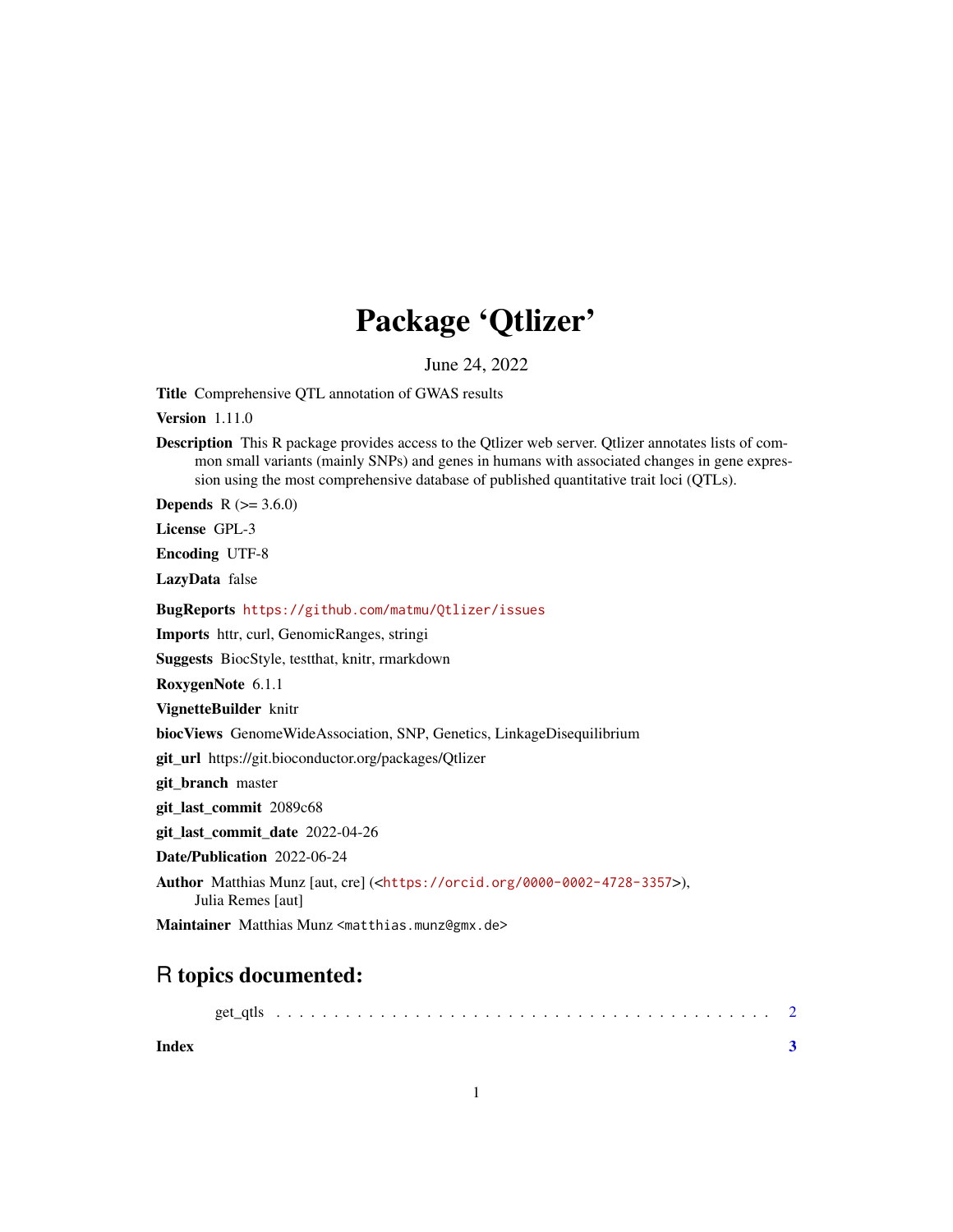<span id="page-1-0"></span>

#### Description

Query Qtlizer database for expression quantitative trait loci (eQTLs) in human.

#### Usage

```
get_qtls(query, corr = NA, max_terms = 5, ld_method = "r2",
 ref_version = "hg19", return_obj = "dataframe")
```
#### Arguments

| query       | The query consists of search terms and can be a single string or a vector. Qtlizer<br>allows to query both variants (Rsid, ref_version:chr:pos) and genes (Symbol<br>consisting of letters and numbers according to the HGNC guidelines). Minimum<br>allowed term length is 2. |
|-------------|--------------------------------------------------------------------------------------------------------------------------------------------------------------------------------------------------------------------------------------------------------------------------------|
| corr        | Linkage disequilibrium based on 1000 Genomes Phase 3 European. If this op-<br>tional value between 0 and 1 is set, the input variants are enriched for proxy<br>variants passing the threshold. Default value is NA.                                                           |
| max_terms   | Number of terms in a single HTTP request. Default value is 5. A large value<br>can lead to a very large result set and a error by the database.                                                                                                                                |
| ld_method   | There are two methods available: "r2" (default) and "dprime".                                                                                                                                                                                                                  |
| ref_version | Two possible versions are supported: hg19 (GRCh37) or hg38 (GRCh38). De-<br>fault value is "hg19". This argument is only considered if a Genomic Ranges: GRanges<br>object is returned.                                                                                        |
| return_obj  | The user can choose to get the QTL data to be returned as data frame or as a<br>GenomicRanges::GRanges object. The default value is "dataframe".                                                                                                                               |

#### Value

Data frame or GenomicRanges::GRanges object containing QTL data.

#### Examples

```
get_qtls("rs4284742")
get_qtls(c("rs4284742", "DEFA1"))
get_qtls("rs4284742,DEFA1")
get_qtls("rs4284742", return_obj="granges", ref_version="hg38")
get_qtls("rs4284742", corr=0.6)
```